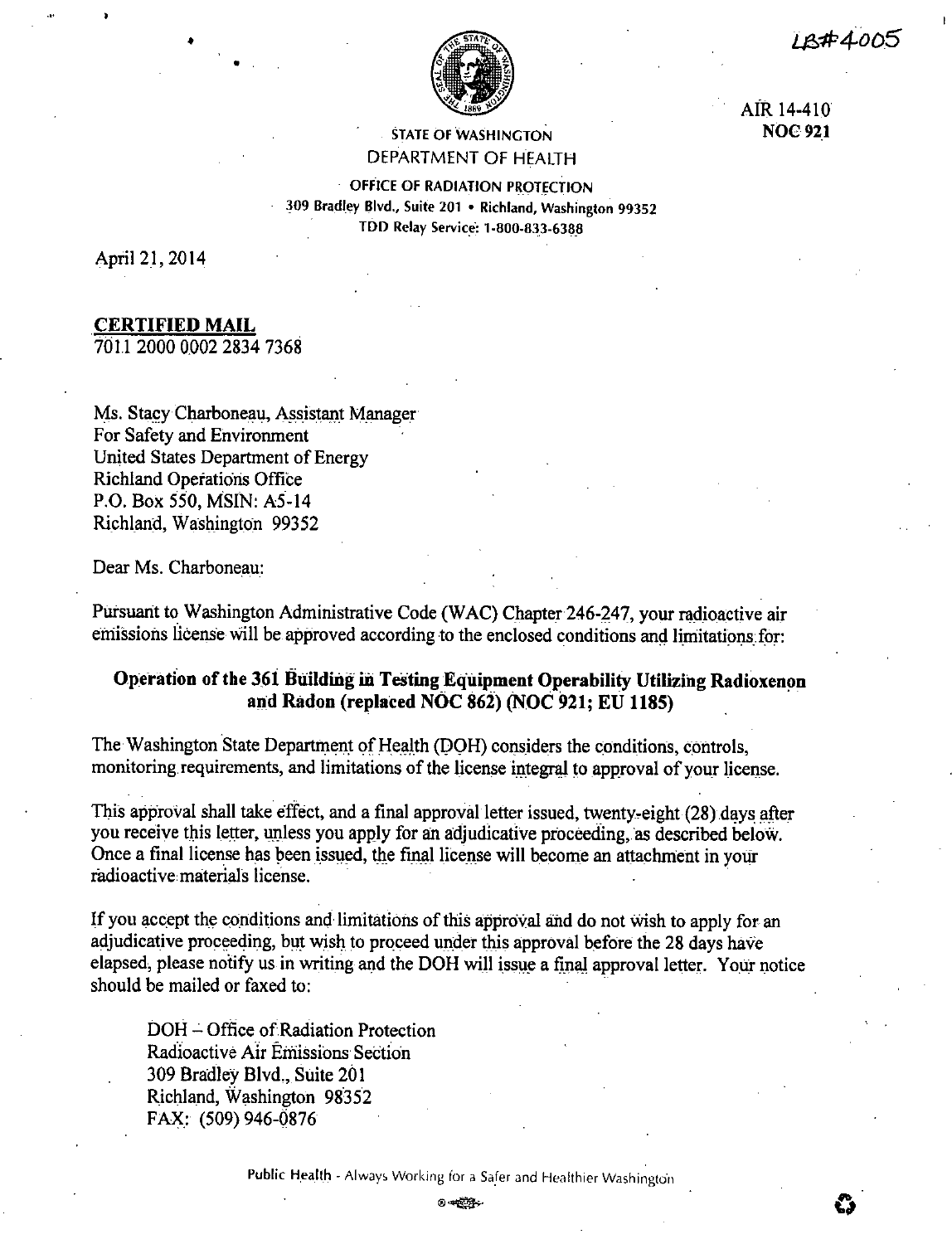Ms. Stacy Charboneau *AIR 14-410* April 21, 2014 Page 2 of 2

If there are concerns with the conditions and limitations of the approval, please notify the DOH. If attempts to resolve the concerns fail, the DOH will deny your application and you may contest the conditions and limitations of this approval, within 28 days of receipt, by filing the enclosed Request for Adjudicative Proceeding or a document providing substantially the same information with the DOH, Adjudicative Service Unit (ASU), in a manner that shows proof of service on the ASU. The ASU's address is:

DOH - Adjudicative Service Unit 310 Israel Road SE P.O. Box 47879 Olympia, Washington 98504-7879

You must include a copy of this approval with your application. FILING SHALL NOT BE DEEMED COMPLETE UNTIL THE ADJUDICATIVE SERVICE UNIT ACTUALLY RECEIVES YOUR APPLICATION.

If you have any questions regarding this approval, please contact Thomas Frazier at (509) 946-0774.

Sincerely,

7 Fol Martin

P. John Martell, Manager Radioactive **Air** Emissions Section

Enclosures: (1) Conditions and Limitations for EU 1185 (NOC 921) (2) Request for Adjudicative Proceedings

cc: Ruth Allen, WRPS Robert Anderson, MSA Matthew Barnett, PNNL Tom Beam, MSA Lee Bostic, BNI Cliff Clark, USDOE-RL Jack Donnelly, WRPS Rick Engelmann, CHPRC Dennis Faulk, EPA Thomas Frazier, WDOH Phil Gent, Ecology Robert.Haggard, BNI Dale Jackson, USDOE-RL Paul Karschnia, CHPRC Ed MacAlister, USDOE-RL

Valarie Peery, Ecology Crystal Rau, Ecology John Schmidt, WDOH Maria Skorska, Ecology Randy Utley, WDOH - Jeff Voogd, WRPS Joan Woolard, WRPS Davis Zhen, EPA Environmental Portal RAES Tracking: #857; NOC 921; EU 1185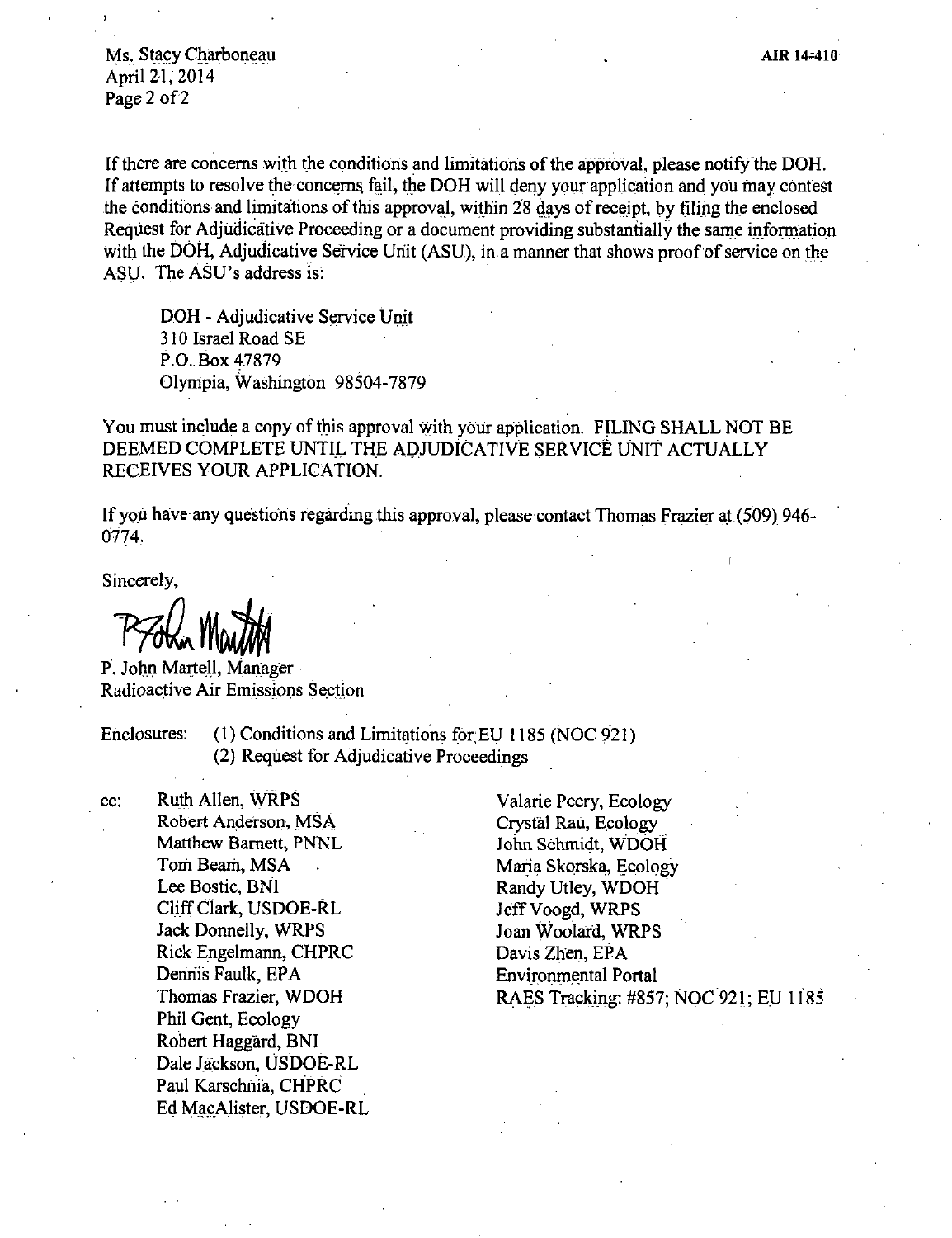#### **Emission Unit ID: 1185**

#### 300

## 361 Building

This is a MINOR, FUGITIVE, non-point source emission unit.

300 Diffuse/Fugitive Emissions

#### **Abatement Technology ALARACT** WAC 246-247-040(4)

state only enforceable: WAC 246-247-010(4), 040(5), 060(5)

| <b>Zone or Area</b> | <b>Abatement Technology</b> | <b>Required # of Units</b> | <b>Additional Description</b> |  |
|---------------------|-----------------------------|----------------------------|-------------------------------|--|
| None                | <b>None</b>                 |                            |                               |  |

## **Monitoring Requirements**

state enforceable: WAC 246-247-040(5), 060(5), and federally enforceable: 40 CFR 61 subpart H

| <b>Federal and State</b> | <b>Monitoring and Testing</b>                                                  | <b>Radionuclides Requiring</b>                     | <b>Sampling</b>  |
|--------------------------|--------------------------------------------------------------------------------|----------------------------------------------------|------------------|
| <b>Regulatory</b>        | <b>Requirements</b>                                                            | <b>Measurement</b>                                 | <b>Frequency</b> |
| WAC 246-247-075[3]       | Determined using 40 CFR<br>61 Appendix D calculations<br>in lieu of monitoring | As listed in condition 3 of this<br>emission unit. | Inventory -      |

Sampling Requirements The radioactive material inventory will be tracked through out the year to ensure that the yearly emission limit is not exceeded.

#### **Additional Requirements**

Additional monitoring or sampling requirements established by this License will be listed in the Conditions and Limitations section, if applicable.

**Operational Status** The 361 Building provides a space to house monitoring instrumentation.

## This Emission Unit has 1 active Notice(s) of Construction.

#### Draiget Title

| inleri tirle                                                             |  | Approval # Date Approved NOC ID |      |
|--------------------------------------------------------------------------|--|---------------------------------|------|
| Operation of the 361 Building in Testing Equipment Operability Utilizing |  | Not Approved                    | -921 |
| Radioxenon and Radon (replaced NOC 862)                                  |  |                                 |      |

## Conditions (state only enforceable: WAC 246-247-040(5), 060(5) if not specified)

- The total abated emission limit for this Notice of Construction is limited to 9.00E-04 mrem/year to the  $1)$ Maximally Exposed Individual (WAC 246-247-040(5)).
- $2<sub>2</sub>$ The 361 Building is pre-cast concrete portable equipment shelter that is permanently located in the southwest corner of the 300 Area on the Hanford Site. Sampling equipment (i.e., Swedish Automatic Unit for Noble gas and Acquisition and analysis [SAUNA] samples atmospheric gases, some of which may be radioactive. Periodically radioactive gases/materials will be used to confirm operability of the instrument. The SAUNA is a collection and analysis system. Gases/materials are consumed by the system, analyzed, transferred to an archive storage bottle, and then finally released by evacuating the archive bottle in to the room air space. Other radioactive gases/materials may also be utilized by the project.
- 3) The PTE for this project as determined under WAC 246-247-030(21)(a-e) [as specified in the application] is  $9.00E-$ 04 mrem/year. Approved are the associated potential release rates (Curies/year) of:

| Alpha - 0               | Gas | WAC 246-247-030(21)(a)                                                                                                  |
|-------------------------|-----|-------------------------------------------------------------------------------------------------------------------------|
|                         |     | Contributes less than 0.1 mrem/yr to the MEI, and represents less than 10% of the unabated PTE and represents less than |
| 25% of the abated dose. |     |                                                                                                                         |

| Beta - 0                | Gas | WAC 246-247-030(21)(a)                                                                                                  |
|-------------------------|-----|-------------------------------------------------------------------------------------------------------------------------|
| 25% of the abated dose. |     | Contributes less than 0.1 mrem/yr to the MEI, and represents less than 10% of the unabated PTE and represents less than |

The radioactive isotopes identified for this emission unit are (no quantities specified):

| Ac - 225     | Ac - 227   | Ac - 228     | Ag - 108 m  | Ag - 108 |
|--------------|------------|--------------|-------------|----------|
| $Aq - 109$ m | Ag - 110 m | $Aq - 110$   | $AAq - 111$ | AI - 26  |
| AI - 28      | $Am - 241$ | $Am - 242 m$ | $Am - 242$  | Am - 243 |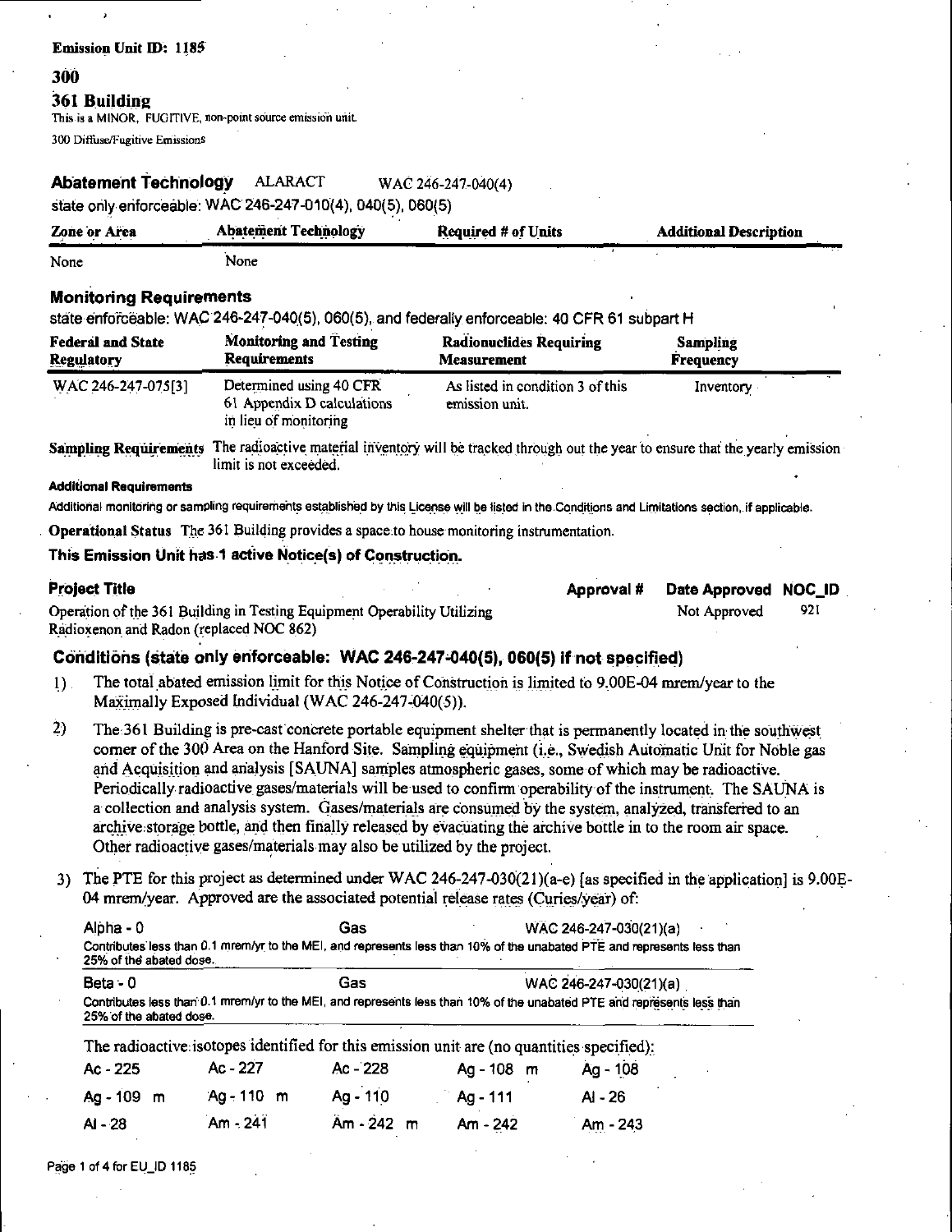| Am - 245        | Am - 246     | Ar - 37                  | Ar - 39         | $Ar - 41$                    |
|-----------------|--------------|--------------------------|-----------------|------------------------------|
| Ar - 42         | As - 74      | As - 76                  | $As - 77$       | At - 217                     |
| Au - 195        | Au - 198     | Au - 198 m               | Ba - 131        | Ba - 133                     |
| Ba - 133 m      | Ba - 137 m   | Ba - 139                 | Ba - 140        | Ba - 141                     |
| Ba - 142        | $Ba - 143$   | $Be - 10$                | $Be - 7$        | Bi - 207                     |
| Bi - 208        | Bi-210 m     | Bi - 210                 | Bi - 211        | $Bi - 212$                   |
| Bi - 213        | Bi - 214     | Bk - 247                 | $Bk - 249$      | Bk - 250                     |
| $Br - 82$       | $Br - 82$ m  | Br - 83                  | Br - 84         | Br - 84 m                    |
| <b>Br</b> - 85  | $C - 11$     | $C - 14$                 | $C - 15$        | $Ca - 41$                    |
| Ca - 45         | Ca - 47      | Cd - 107                 | $Cd - 109$      | $Cd - 111$ m                 |
| Cd-113 m        | $Cd - 113$   | Cd-115 m                 | $Cd - 115$      | $Cd - 117$                   |
| Cd-117 m        | $Ce - 139$   | Ce - 141                 | Ce - 142        | Ce - 143                     |
| $Ce - 144$      | $Cf - 249$   | Cf - 250                 | $Cf - 251$      | Cf - 252                     |
| $CI - 36$       | $Cm - 241$   | Cm - 242                 | $Cm - 243$      | Cm - 244                     |
| Cm - 245        | Cm - 246     | $Cm - 247$               | Cm - 248        | Cm - 250                     |
| $Co - 56$       | $Co - 57$    | $Co = 58$                | $Co - 60$       | Co-60 m                      |
| $Cr - 49$       | $Cr - 51$    | $Cr-55$                  | $Cs - 131$      | $Cs - 132$                   |
| $Cs - 134$      | $Cs - 134$ m | $Cs - 135$               | $Cs - 136$      | $Cs - 137$                   |
| Cs - 138        | Cs-139       | Cs - 140                 | $Cs - 141$      | Cu - 64                      |
| Cu - 66         | $Dy = 159$   | Dy - 165                 | Dy - 169        | Er - 169                     |
| $Er - 171$      | Es - 254     | Eu - 150                 | Eu - 152        | Eu - 152<br>m                |
| Eu - 154        | Eu - 155     | Eu - 156                 | Eu - 157        | $F - 18$                     |
| Fe - 55         | Fe - 59      | $Fr - 221$               | $Fr - 223$      | Ga - 67                      |
| Ga - 68         | Ga - 70      | $Ga - 72$                | Gd - 148        | Gd - 149                     |
| $Gd - 151$      | Gd - 152     | Gd - 153                 | $Ge - 68$       | Ge-71                        |
| `Ge - 71   m    | $Ge - 75$    | $Ge - 77$                | Ge - 77 m       | $H - 3$                      |
| $Hf - 175$      |              | Hf-178 m Hf-179 m Hf-181 |                 | Hf - 182                     |
| $Hg - 203$      | Ho - 163     | Ho - 166                 | Ho-166 m        | $1 - 122$                    |
| $1 - 123$       | $1 - 125$    | $1 - 126$                | $1 - 128$       | $1 - 129$                    |
| $1 - 130$       | $1 - 130$ m  | l - 131                  | $1 - 132$       | $1 - 132$ m                  |
| $1 - 133$       | $1 - 133$ m  | $1 - 134$                | $1 - 134$ m     | $1 - 135$                    |
| In - 106        | $1n - 111$   | $ln - 113$ m             | $ln - 114$ m    | In - 114                     |
| In - 115        | $ln - 115$ m | $ln - 116$               | $ln - 116$ m    | $In - 117$                   |
| $In - 117 \, m$ | lr - 192     | K - 40                   | $K - 42$        | Kr - 81                      |
| Kr - 81<br>m    | $Kr - 83$ m  | Kr - 85                  | $Kr - 85$ m     | Kr - 87                      |
| Kr - 88         | $Kr - 89$    | Kr - 90                  | La - 137        | La - 138                     |
| <b>La - 140</b> | La - 141     | $La - 142$               | <b>La - 144</b> | $Lu - 177$                   |
| Lu - 177 m      | Mg - 27      | Mg - 28                  | Mn - 52         | $\overline{\text{M}}$ n - 54 |
| Mn - 56         | Mo - 103     | Mo - 104                 | Mo - 105        | Mo - 93                      |
| Mo - 99         | $N - 13$     | $Na - 22$                | Na - 24         | Na - 24 m                    |
| Nb - 100        | Nb - 101     | Nb - 103                 | Nb - 91         | Nb - 91 m                    |

Page 2 of 4 for EU\_ID 1185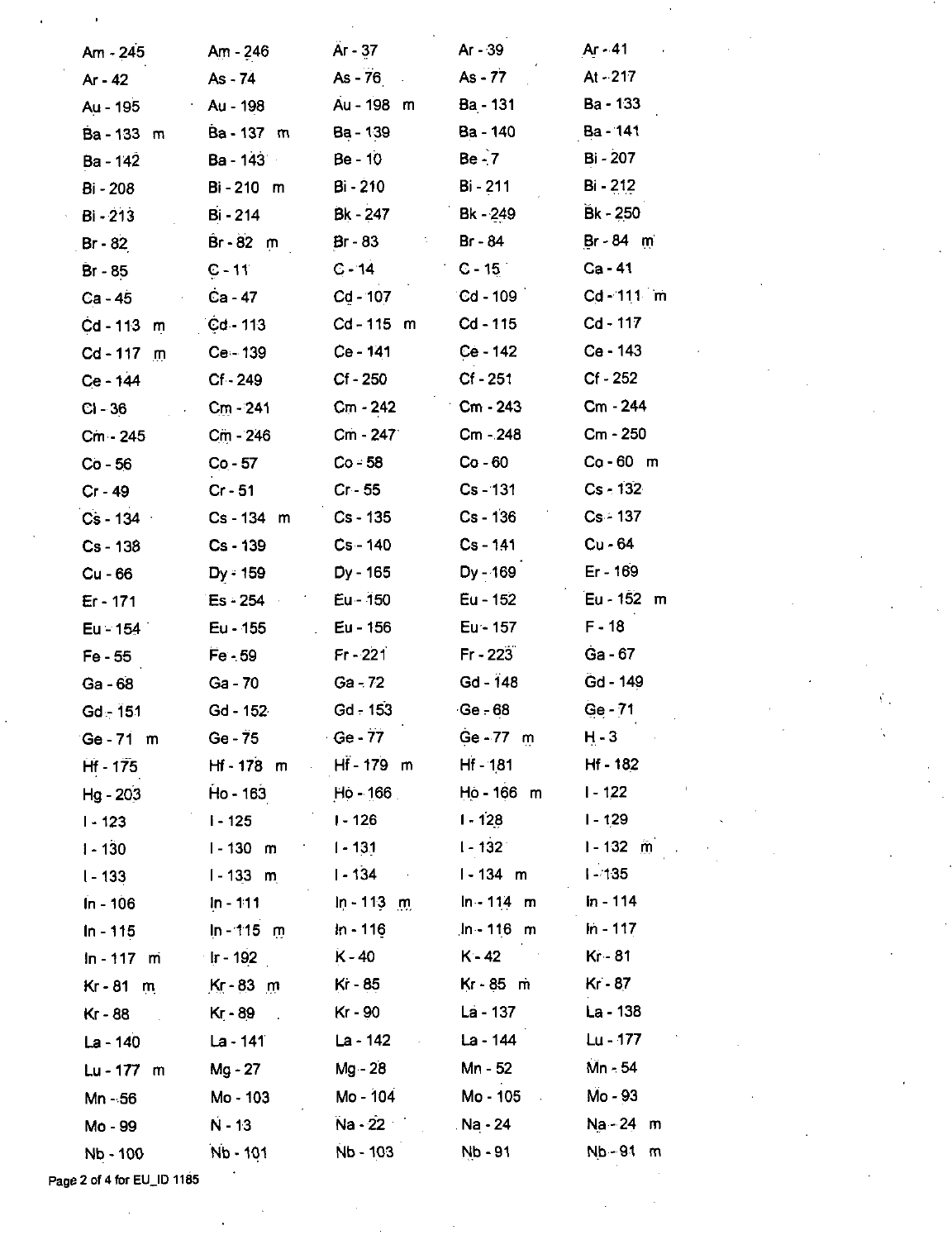| Nb - 92                               | Nb - 93<br>m   | Nb - 94      | Nb - 95.         | Mb-95 m          |
|---------------------------------------|----------------|--------------|------------------|------------------|
| Nb - 97                               | Nb - 97<br>m   | Nb - 98      | Nd - 144         | Nd - 147         |
| Ni - 56                               | Ni - 59        | Ni - 63      | Ni - 65          | Np - 235         |
| Np - 236                              | Np - 237       | Np - 238     | Np - 239         | Np - 240         |
| Np - 240 m                            | $O - 15$       | $O - 19$     | Os - 191         | $P - 32$         |
| $P - 33$                              | Pa - 231       | Pa - 233     | Pa - 234         | Pa-234 m         |
| Pb - 209                              | Pb - 210       | Pb-211       | Pb - 212         | $Pb - 214$       |
| Pd - 103                              | $Pd = 107$     | $Pd - 109$   | Pm - 143         | Pm - 144         |
| Pm - 145                              | $Pm - 146$     | Pm - 147     | Pm - 148<br>m    | Pm - 148         |
| Pm - 149                              | $Pm - 151$     | Po - 208     | $Po - 209$       | Po - 210         |
| Po - 211                              | $Po - 212$     | Po - 213     | $Po - 214$       | Po - 215         |
| Po - 216                              | Po - 218       | Pr - 143     | Pr - 144         | Pr - 144 m       |
| Pu - 234                              | Pu - 236       | Pu - 237     | $PQ - 238$       | Pu - 239         |
| Pu - 240                              | Pu - 241       | Pu - 242     | Pu - 243         | Pu - 244         |
| Pu - 246                              | Ra - 223       | Ra - 224     | Ra - 225         | Ra - 226         |
| Ra - 228                              | <b>Rb</b> - 81 | $Rb - 83$    | Rb - 84          | <b>Rb</b> - 86   |
| <b>Rb</b> - 87                        | Rb - 88        | Rb - 89      | <b>Rb</b> - 90   | Rb-90 m          |
| Re - 186                              | Re - 187       | Re - 188     | Rh - 101         | Rh - 102         |
| Rh - 102 m                            | Rh - 103 m     | Rh - 104     | Rh - 105         | Rh - 105 m       |
| Rh - 106                              | Rn - 219       | Rn - 220     | Rn - 222         | $Rn - 224$       |
| Ru - 103                              | Ru - 105       | Ru - 106     | Ru - 97          | $S - 35$ ,       |
| ·Sb - 122                             | Sb - 124       | $Sb - 125$   | Sb - 126         | $Sb - 126$ m     |
| Sb - 127                              | $Sb - 129$     | $Sc - 44$    | $Sc - 46$        | $Sc - 47$        |
| Se - 75                               | Se - 79        | Se - 79 m    | $Si - 31$        | $Si - 32$        |
| Sm - 145                              | $Sm = 146$     | Sm - 147     | $Sm - 148$       | $Sm - 151$       |
| Sm - 153                              | $Sm = 157$     | $Sn - 113$   | Sn - 117<br>m    | $S_{0} - 1.19$ m |
| .Sn - 121 = m                         | $Sn - 121$     | Sn - 123     | $Sn - 125$       | $Sn - 126$       |
| $Sr - 85$                             | $Sr-87$ m      | $Sr - 89$    | $Sr - 90$        | $Sr - 91$        |
| Sr - 92                               | Ta - 179       | Ta - 180     | Ta - 182         | Ta - 182 m       |
| Ta - 183                              | Tb - 157       | $Tb - 158$   | $\bar{T}b - 160$ | $Tb - 161$       |
| $Tc - 10.1$                           | $Tc - 103$     | Tc-106       | $Tc - 95$ m      | Tc - 95          |
| $Tc - 97$                             | $Tc - 97$ m    | Tc - 98      | $Tc - 99$        | $Tc - 99$ m      |
| Te - 121<br>m                         | $Te - 121$     | Te - 123     | Te - 123 $\,$ m  | Te - 125 m       |
| Te - 127<br>m                         | $Te - 127$     | $Te - 129$ m | Te - 129         | Te - 131         |
| Te - 131<br>m<br>$\boldsymbol{\cdot}$ | Te - 132       | Te 133       | $Te - 133$ m     | Te - 134         |
| Th - 227                              | $Th - 228$     | Th - 229     | $Th - 230$       | Th - 231         |
| Th - 232                              | $Th - 233$     | Th - 234     | $Ti - 44$        | Ti - 45          |
| Ti - 51                               | TI - 201       | $TI - 204$   | $TI - 206$       | TI - 207         |
| TI - 208                              | $T1 - 209$     | $Tm - 168$   | $Tm - 170$       | $Tm - 171$       |
| $U - 232$                             | $U - 233$      | $U - 234$    | $U - 235$        | $U - 236$        |
| $U - 237$                             | $U - 238$      | $U - 239$    | U - 240          | $V - 48$         |

Page 3 of 4 for EU\_ID 1185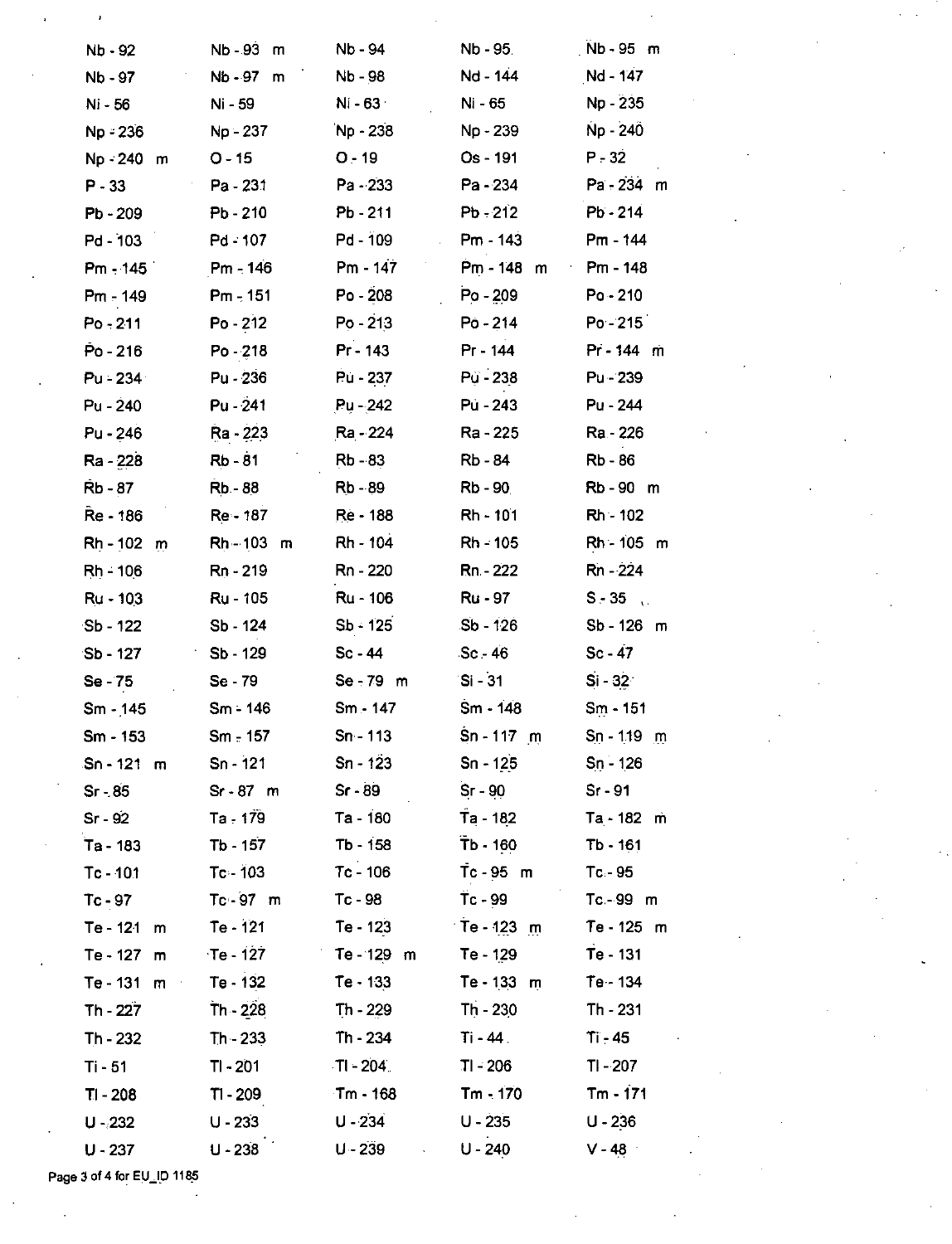| $V - 49$      | $W - 181$  | W - 185    | W - 187<br>÷. | $W - 188$    |  |
|---------------|------------|------------|---------------|--------------|--|
| Xe - 122      | Xe - 123   | $Xe - 125$ | Xe - 127      | $Xe - 127$ m |  |
| Xe - 129<br>m | Xe - 131 m | Xe - 133   | $Xe - 133$ m  | $Xe - 135$   |  |
| Xe - 135 m    | Xe - 137   | Xe - 138   | $Xe - 139$    | $Y - 88$     |  |
| $Y - 90$      | $Y - 90$ m | Y - 91     | $Y - 91$ m    | $Y - 92$     |  |
| $Y - 93$      | Yb - 164   | Yb - 169   | Yb - 175      | Yb - 177     |  |
| .Zn - 65      | Zn - 69    | Zn-69 m    | Zr - 100      | $Zr - 88$    |  |
| Zr - 89       | Zr - 93    | Zr - 95    | -Zr - 97      | $Zr - 98$    |  |
| $Zr - 99$     |            |            |               |              |  |

The potential release rates described in this Condition were used to determine control technologies and monitoring requirements for this approval. DOE must notify the Department of a "modification" to the emission unit, as defined in WAC 246-247-030(16). DOE must notify the Department of any changes to a NESHAP major emission unit when a specific isotope is newly identified as contributing greater than  $10\%$  of the potential TEDE to the MEI, or greater than 25% of the TEDE to the MEI after controls. (WAC 246-247-1.10(9)) DOE must notify the Department of any changes to potential release rates as required by state or federal regulations including changes that would constitute a significant modification to the Air Operating Permit under WAC 173-401-725(4). Notice will be provided according to the particular regulation under which notification is required. If the applicable regulation(s) does not address manner and type of notification, DOE will provide the Department with advance written notice by letter or electronic mail but not solely by copies of documents.

4) Monitoring - The gross alpha and gross beta release rates will be confirmed via 40 CFR 61, Appendix D calculations in lieu of monitoring. WAC 246-247-040(5),  $-060(5)$ 

5) RADIONUCLIDES - Activities at the 361 Building will be assessed to ensure that no radionculides are handled that are not listed in this license. If any activity at the 361 Building results in a new radionuclide being handled at the building, a written notification will be made to the Washington State Department of Health ( email is acceptable). [WAC 246-247-060(5)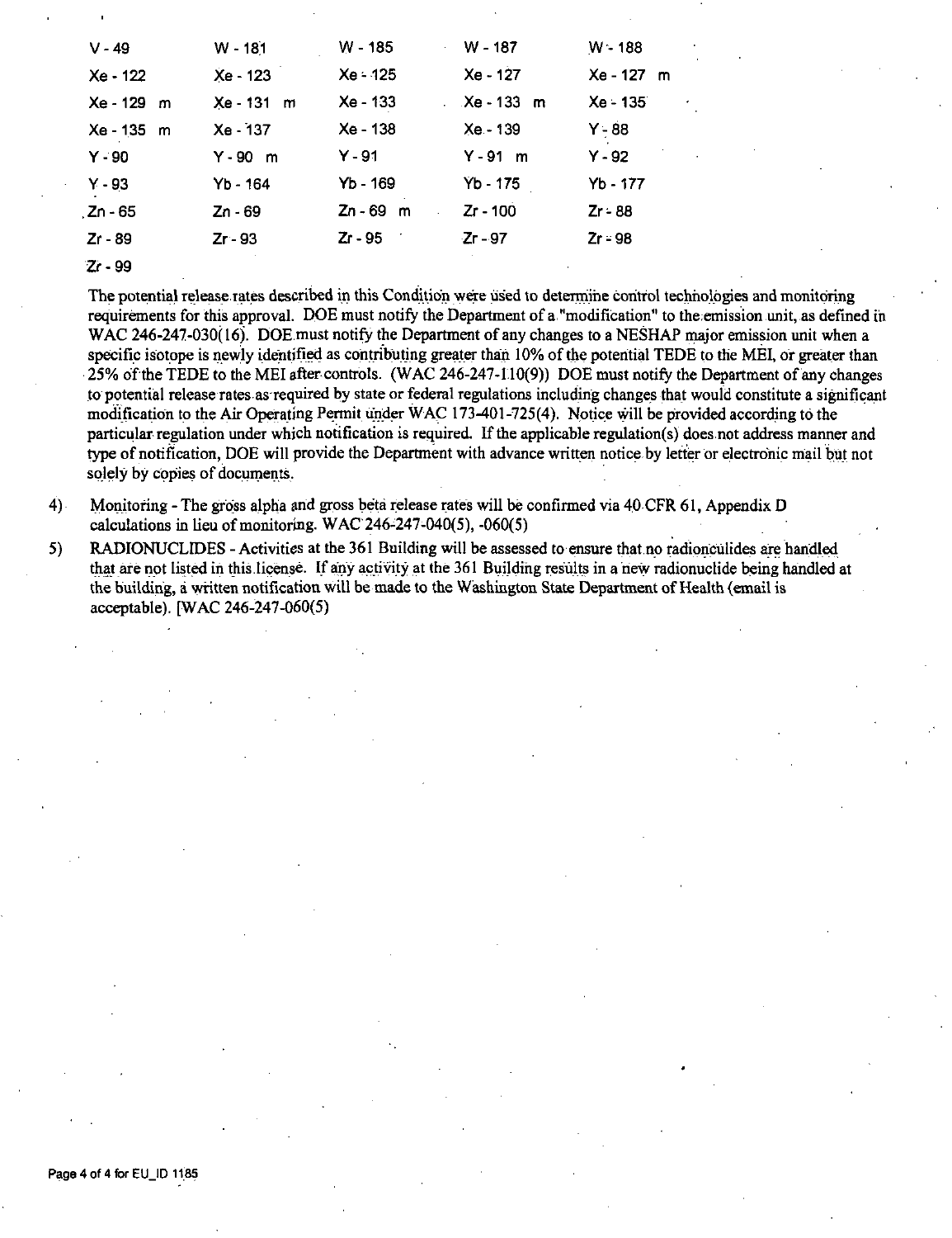## **STATE OF WASHINGTON DEPARTMENT OF HEALTH ENVIRONMENTAL HEALTH PROGRAMS OFFICE OF RADIATION PROTECTION**

### Docket No: REOUEST FOR ADJUDICATIVE PROCEEDING

In Re The Approval of: Operation of the 361 Building in Testing Equipment Operability Utilizing Radioxenon and Radon (replaced NOC 862) (EU 1185)

## Draft Approval No: **AIR 14-410**

NOC ID: 92 Ï

THE STATE OF WASHINGTON TO:

Ms. Stacy Charboneau, Assistant Manager **For Safety and Environment United States Department of Energy Richland Operations Office** P.O. Box 550, MSIN: A5-14 Richland, Washington 99352-0550

If you wish to request an adjudicative proceeding, you or your attorney must COMPLETE AND FILE THIS FORM OR A DOCUMENT PROVIDING SUBSTANTIALLY THE SAME INFORMATION WITH THE DEPARTMENT OF HEALTH ADJUDICATIVE SERVICE UNIT WITHIN TWENTY-EIGHT (28) DAYS OF YOUR RECEIPT of this Request for Adjudicative Proceeding form and a copy of the Office of Radiation Protection's approval, AIR 14-410.

You must file your application in a manner that shows proof of service on the Adjudicative Service Unit, at the following address:

Department of Health **Adjudicative Service Unit** 310 Israel Road S.E. P.O. Box 47879 Olympia, WA 98504-7879

With your application, you must include a copy of the Office of Radiation Protection's draft approval.

## FILING SHALL NOT BE DEEMED COMPLETE UNTIL THE ADJUDICATIVE SERVICE UNIT ACTUALLY RECEIVES YOUR APPLICATION.

YOU HAVE THE RIGHT TO a formal hearing in this matter conducted pursuant to Revised Code of Washington (RCW) 43.70.115, Chapter 34.05 RCW, and Chapter 246-10 of the Washington Administrative Code (WAC). Alternatively, you may waive the formal hearing and submit a written statement and supporting documents setting out your position, your defenses, and any mitigating circumstances that you wish to bring to the Department's attention.

Request for Adjudicative Proceeding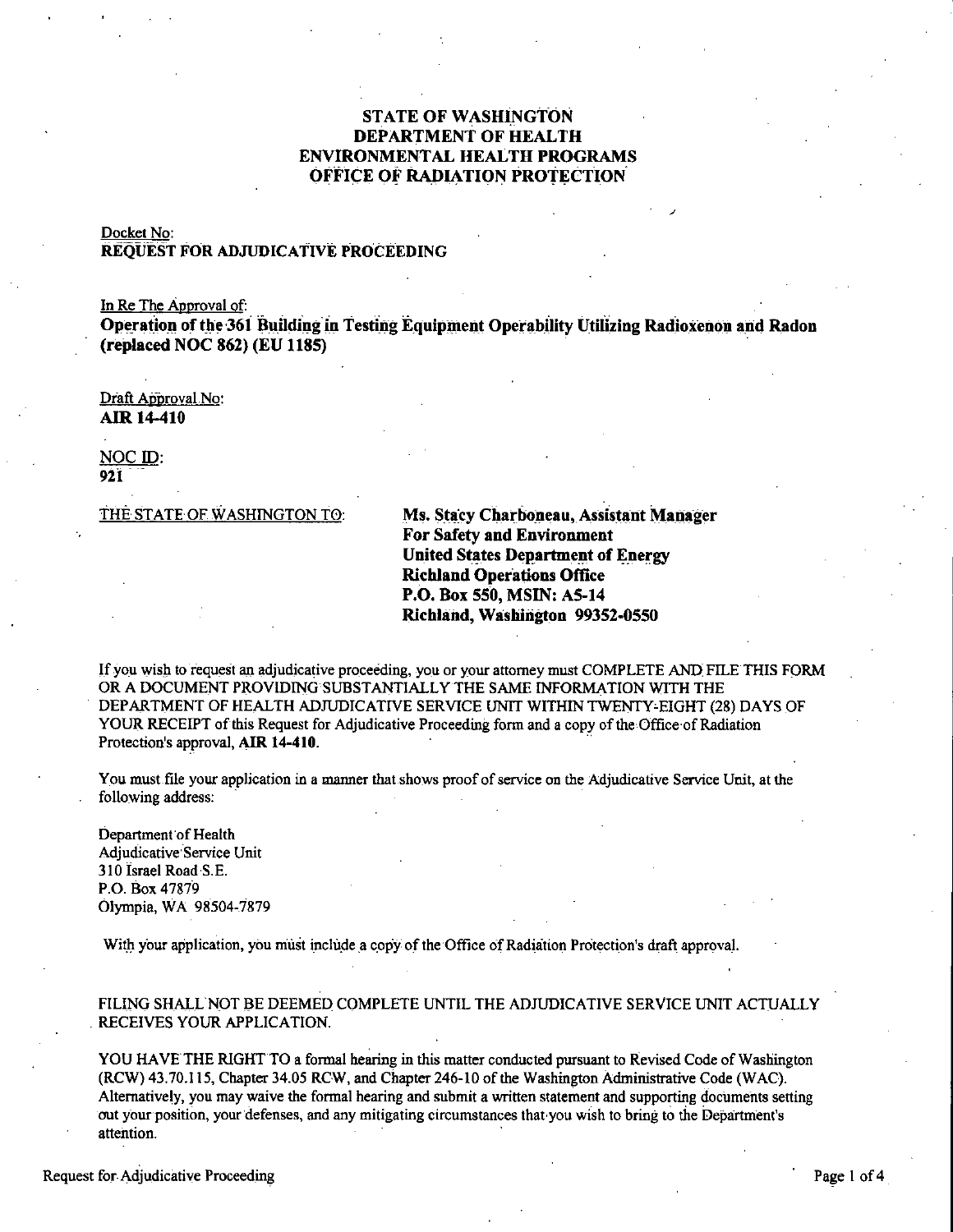You have the right to be represented by an attorney at your own expense.

[ ] I **WILL BE** represented by an attorney. His/her name,.address, and phone number are:·

**~a.me:** 

Address:

Phone:

[ ] I **WILL NOT BE** represented by an attorney.

*Ifafier submitting this request, you obtain attorney representation or change attorneys, you.must notify the*  Adjudicative Service Unit.

#### **II.**

I **DO NOT** waive my right to a formal hearing.

] I **00** waive my right to a formal hearing. I understand that if! waive my right to.a formal hearing, the Department may decide this matter solely with reference to information in the Department's possession and to such written statements and supporting documents as I may have submitted.

If you choose to waive your right to a formal hearing, please complete the following:

- I **AM NOT** submitting documents to the Department in support of my position.
- I **AM** submitting a sworn statement and/or other documents to the Department in support of  $\mathsf{L}$ my position. Instructions - Please indicate your responses below:

If you are submitting documents to the Department, please list and briefly identify all such documents in the space provided below and on any additional sheet that may be necessary.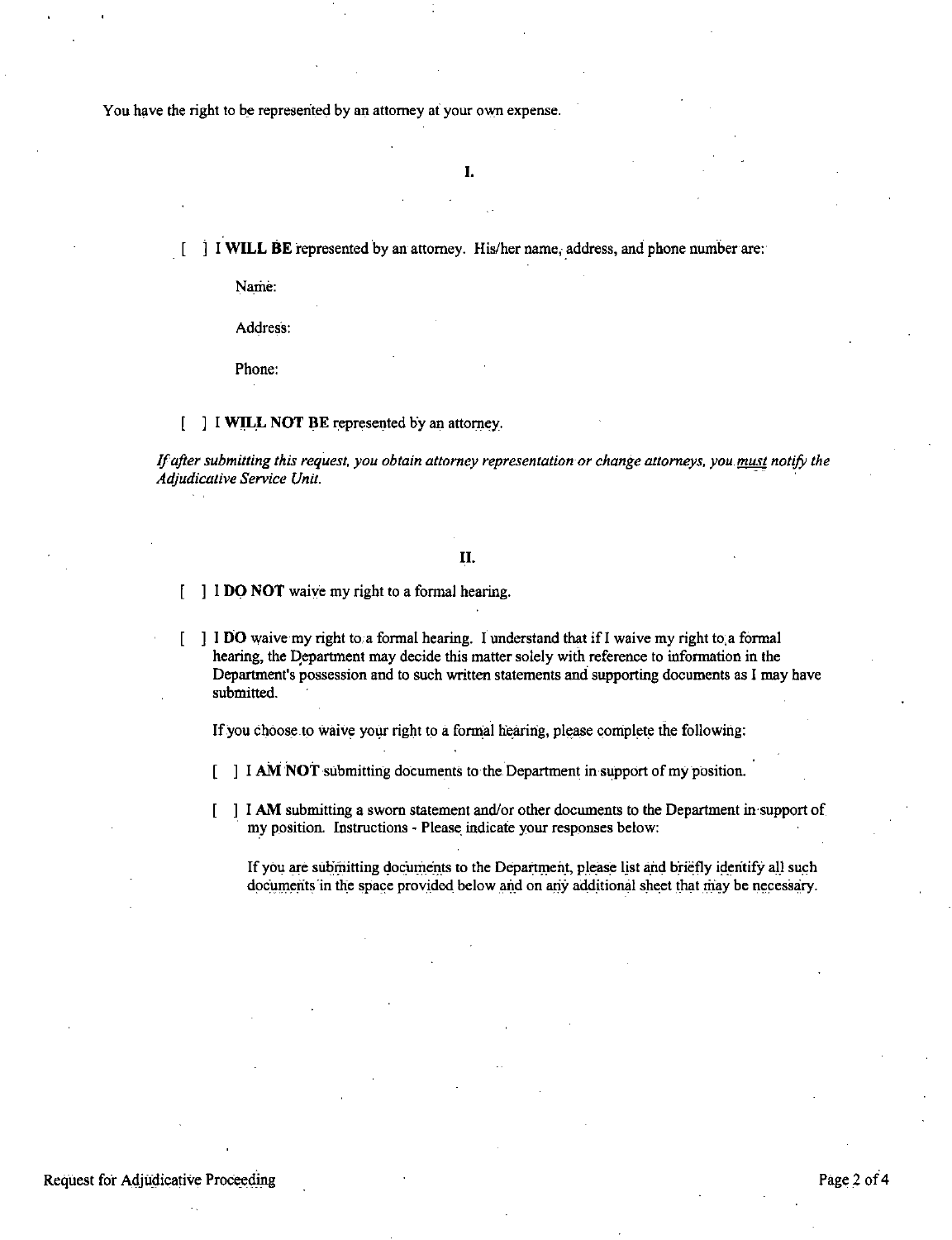#### ADMISSION/DENIAL OF CONDITIONS OR LIMITATIONS

The Office of Radiation Protection's approval AIR 14-410, dated April 21, 2014, contains conditions and limitations set out as numbered paragraphs. In the space below you must indicate, in good faith, whether you admit, or do not contest, or deny the conditions or limitations. Conditions or limitations denied or not contested may later be admitted. Conditions or limitations admitted or not contested shall be conclusively deemed true for further proceedings.

## Instructions: I admit, deny, or do not contest the conditions or limitations as follows (fill in the appropriate paragraph number):

|            | <b>Admit</b> | Deny                              | Do Not Contest    |
|------------|--------------|-----------------------------------|-------------------|
| Paragraph  |              | ]                                 |                   |
| Paragraph  |              | $\begin{bmatrix} 1 \end{bmatrix}$ | - 1               |
| Paragraph  | I            |                                   |                   |
| Paragraph  | 1            |                                   |                   |
| Paragraph  | $\mathbf{1}$ | -1                                | $\mathbf{I}$<br>L |
| Paragraph  | $\mathbf{1}$ | $\begin{bmatrix} 1 \end{bmatrix}$ | -1                |
| Paragraph_ |              |                                   |                   |
| Paragraph  |              |                                   |                   |
| Paragraph  |              |                                   |                   |

Please attach any additional sheets that may be necessary to respond to all allegations.

If you have chosen not to waive your rights to a formal hearing, please state all grounds for contesting this matter in the space provided below and on any additional sheets that may be necessary.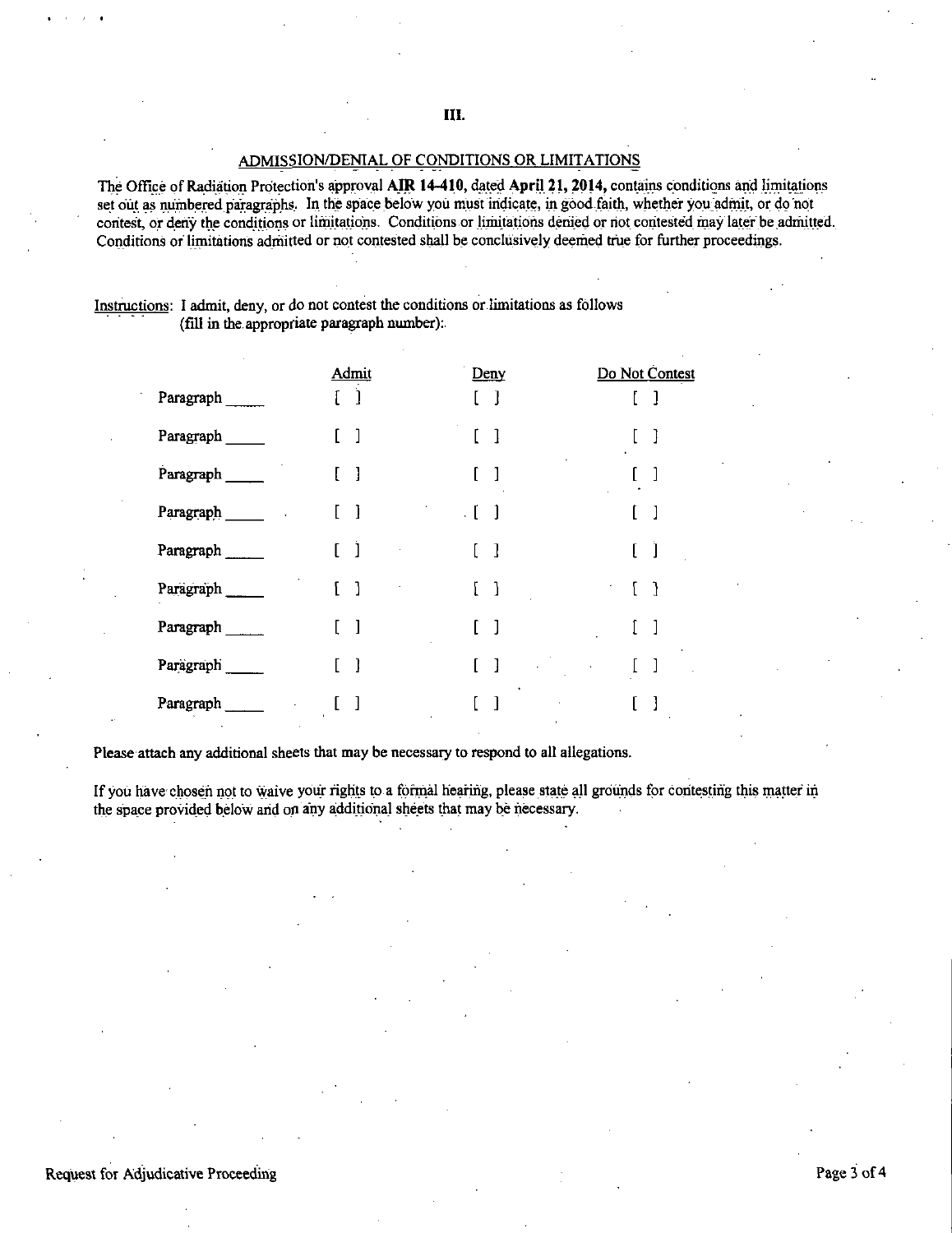You have the right to an interpreter, appointed at no cost, if you are a hearing impaired person or limited English speaking person. If any witness for you is a hearing impaired person or a limited English speaking person, an interpreter will be appointed at your expense.

I **[DO]/ [DO NOT]** (circle one) request an interpreter be appointed .. If an interpreter is requested, please indicate the person or persons for whom an interpreter is required and their primary language, and/or whether they are hearing impaired.

IF YOU FAIL TO FILE YOUR APPLICATION IN A TIMELY MANNER, OR IF YOU FILE YOUR APPLICATION TIMELY BUT FAIL TO APPEAR AT ANY SCHEDULED SETTLEMENT CONFERENCE, PREHEARING CONFERENCE; OR HEARING WITHOUT LEAVE TO DO SO, THE DEPARTMENT MAY DECIDE THIS MATTER WITHOUT YOUR YOUR PARTICIPATION AND WITHOUT FURTHER NOTICE TO YOU.

| DATED this  | day of<br>٠ |   |        |  |
|-------------|-------------|---|--------|--|
| $\sim$<br>٠ |             |   |        |  |
| Party       | ٠           | ٠ | ۰<br>٠ |  |

Party's Representative (if any)

WSBA #:  $\frac{1}{2}$